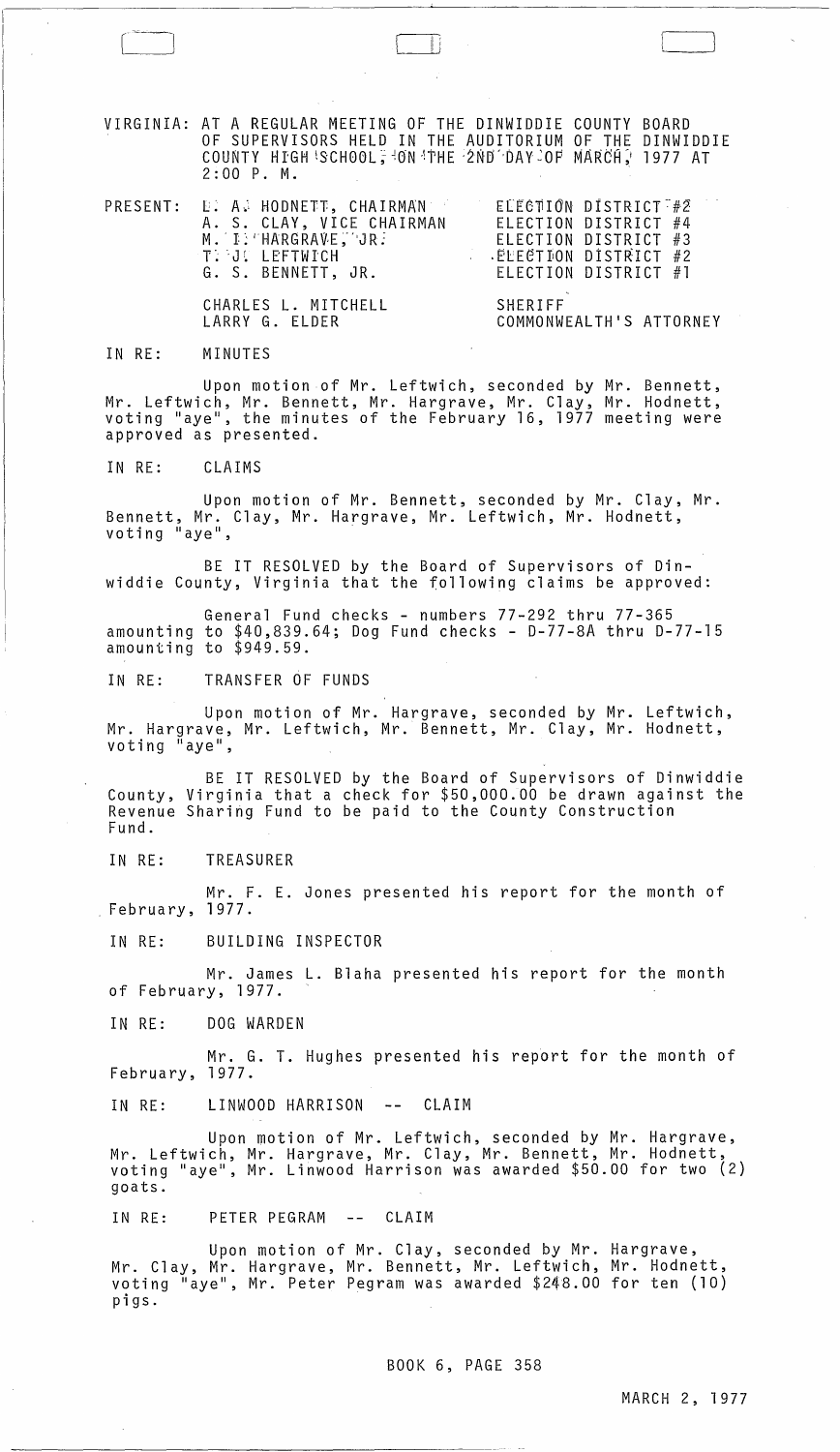IN RE: AUTHORIZATION TO ADVERTISE ORDINANCE PENALTY FOR LATE TAX PAYMENT.

The County Administrator presented for the Board's consideration an ordinance drafted by the Commonwealth's Attorney to provide for the imposition of a 10% penalty on all real estate and personal property taxes not paid by the due date of December 5th or the next business day.

Upon motion of Mr. Hargrave, seconded by Mr. Leftwich, Mr. Hargrave, Mr. Leftwich, Mr. Clay, Mr. Bennett, Mr. Hodnett, voting "aye", the County Administrator is hereby authorized to advertise the 10% penalty on late tax payment ordinance for adoption at a public hearing at the April 6, 1977 Board meeting.

IN RE: APPROVAL -- 1978 CRIMINAL JUSTICE PLAN

Upon motion of Mr. Clay, seconded by Mr. Bennett, Mr. Clay, Mr. Bennett, Mr. Hargrave, Mr. Leftwich, Mr. Hodnett, voting "aye", the following resolution was adopted:

WHEREAS, the 1978 Criminal Justice Plan for Dinwiddie County was presented to the Board for their review at the February 16, 1977 meeting; and

WHEREAS, the Board of Supervisors requested that the agencies involved review the plan and submit their comments to the Board by the March 3, 1977 meeting; and

WHEREAS, these comments were submitted which were gen- erally favorable toward the contents of the plan; and

WHEREAS, Mr. Paul Hamilton, Director, Justice and Crime Prevention for the Crater Planning District Commission appeared before the Board to answer any questions they might have and to request that the continuation of a paramedic for approximately \$3,000.00 be included on the last page of the plan which had been previously omitted; and

WHEREAS, Mr. Hamilton informed the Board that by approving the plan for Dinwiddie County, they were in no way obligating the County to fulfill the goals outlined in the plan itself;

NOW, THEREFORE, BE IT RESOLVED by the Board of Supervisors of Dinwiddie County, Virginia that the 1978 Criminal Justice Plan for Dinwiddie County be approved as presented; and

BE IT FURTHER RESOLVED by the Board of Supervisors of Dinwiddie County, Virginia that the County is in no way obligated to fulfill the goals outlined in the plan.

IN RE: APPROVAL -- JUVENILE COORDINATING SERVICES --DIVISION OF YOUTH SERVICES

Upon motion of Mr. Hargrave, seconded by Mr. Leftwich, Mr. Hargrave, Mr. Leftwich, Mr. Bennett, Mr. Hodnett, voting "aye", Mr. Clay voting "nay", the following resolution was adopted:

WHEREAS, Mr. Howard G. Skalleberg, Drug Control Coordinator, for the Crater Planning District Commission appeared before the Board to review the Juvenile Coordinating Services Project presented to them at the February 16, 1977 meeting; and

WHEREAS, Mr. Skalleberg informed the Board that it would be a project for a 2 year duration only, the end of which the County would in no way be obligated to continue the Services;

NOW, THEREFORE, BE IT RESOLVED by the Board of Supervisors of Dinwiddie County, Virginia, that the Juvenile Coordinating Services Project be hereby approved involving a 2 year study of youth services in Dinwiddie County; and

BE IT FURTHER RESOLVED by the Board of Supervisors of Dinwiddie County, Virginia that the Board be provided with interim reports on the progress of the study during its duration by the Crater Planning District Commission personnel assigned to the project.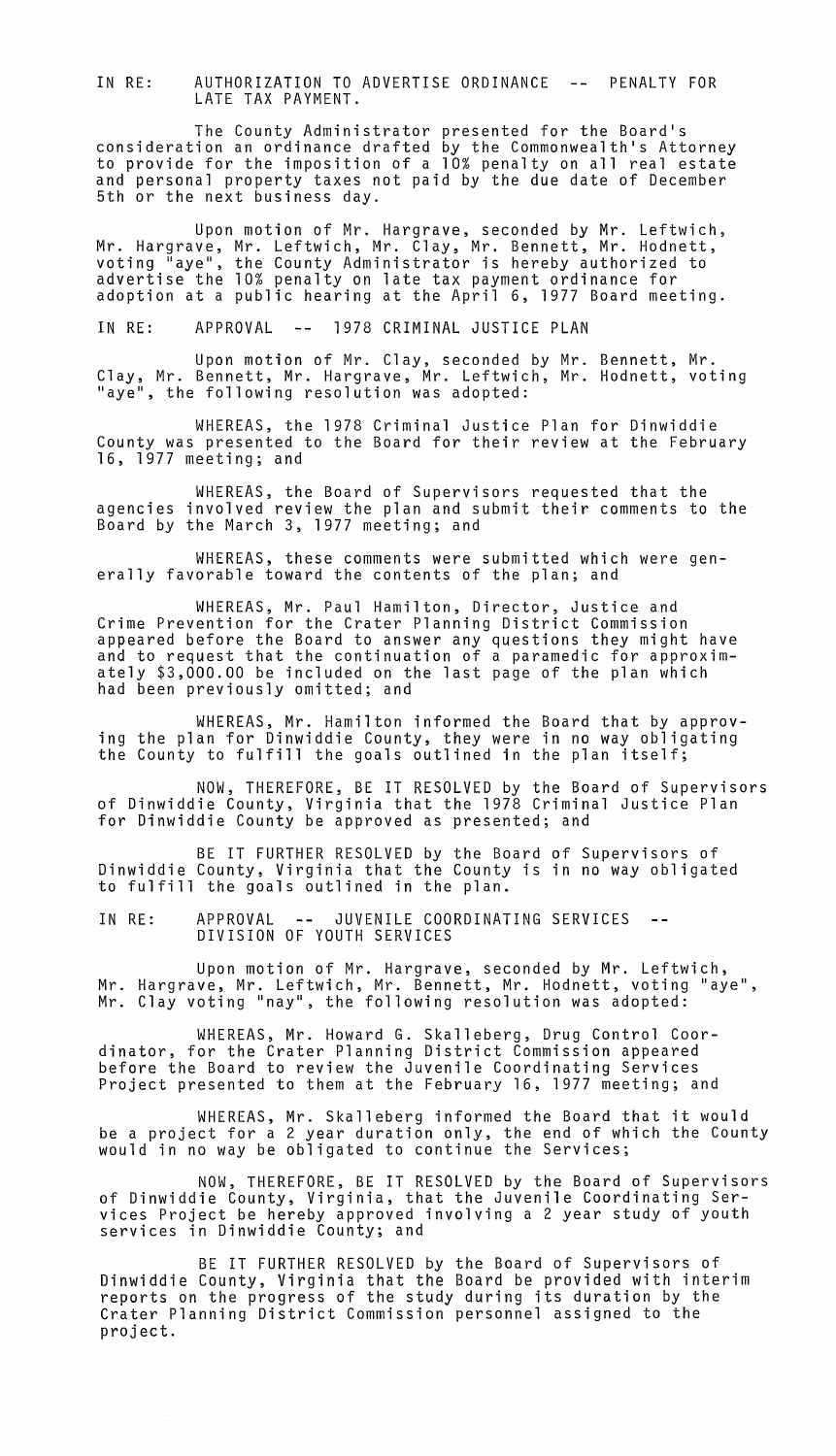## IN RE: ARCHITECTURAL AGREEMENT TO STUDY SCHOOL BOARD BUILDING

The County Administrator presented a letter from Moseley-Hening and Associates requesting a confirmation of the County's desire to have them proceed with a feasibility study of altering the Dinwiddie School Board building for use by the County's Departments of Social Services, SCS and ASCS. The firm also stated in their letter that the hourly fees for Mr. Moseley's and Mr. Hening's services would be \$35 and \$30 respectively.

 $\Box$ 

The Board members expressed their concern for giving the Architects a free hand in analyzing the building with no knowledge of the time and costs involved.

Upon motion of Mr. Hargrave, seconded by Mr Leftwich, Mr. Hargrave, Mr. Leftwich, Mr. Hodnett, voting "aye", Mr. Clay,<br>Mr. Bennett, voting "nay".

BE IT RESOLVED by the Board of Supervisors of Dinwiddie County, Virginia that the firm of Moseley-Hening and Associates proceed with the study of the alteration of the School Board building to accommodate the County's Departments of Social Services, SCS and ASCS; and

BE IT FURTHER RESOLVED by the Board of Supervisors of Dinwiddie County, Virginia that the new rates for principals for additional services, Article 1, 2 & 3 of the Agreement with Moseley-Hening and Associates, be accepted at \$35.00 per hour for William Moseley and \$30.00 per hour for James H. Hening, Jr.; and

BE IT FURTHER RESOLVED by the Board of Supervisors of Dinwiddie County, Virginia that the architectural firm not commit their time in the study of the School Board building beyond \$2500.00 without further consultation with the Board of Supervisors.

IN RE: APPROVAL -- APPLICATION FOR SPECIAL PROJECTS FUNDING CETA TITLE VI

Upon motion of Mr. Bennett, seconded by Mr. Clay, Mr. Bennett, Mr. Clay, Mr. Hargrave, Mr. Leftwich, Mr. Hodnett, voting "aye", the following resolution was adopted:

WHEREAS, the County of Dinwiddie is eligible to receive funds to employ individuals under Title VI of the Comprehensive Employment Training Act Special Projects category; and

WHEREAS, these projects must hire and maintain at least three slots, for a period beginning April 15, 1977 and ending no later than September 30, 1977; and

WHEREAS, a need has been shown by the departments and agencies in the County to acquire funds for special projects in the County;

NOW, THEREFORE, BE IT RESOLVED by the Board of Supervisors of Dinwiddie County, Virginia that application be made to the Area Manpower Planning Council VII for 1977 Special Projects Funding; and

BE IT FURTHER RESOLVED by the Board of Supervisors of Dinwiddie County, Virginia that the application together with all understandings and assurances contained therein, is directed to be filed by the County Administrator as the authorized representative of the County in connection with said application; and

BE IT FURTHER RESOLVED by the Board of Supervisors of Dinwiddie County, Virginia that the County Administrator provide<br>such additional information as may be required and that the County Administrator or Chairman of the Board of Supervisors, acting on behalf of said Board, do such things as may be necessary or needful in connection with said application.

 $\sim$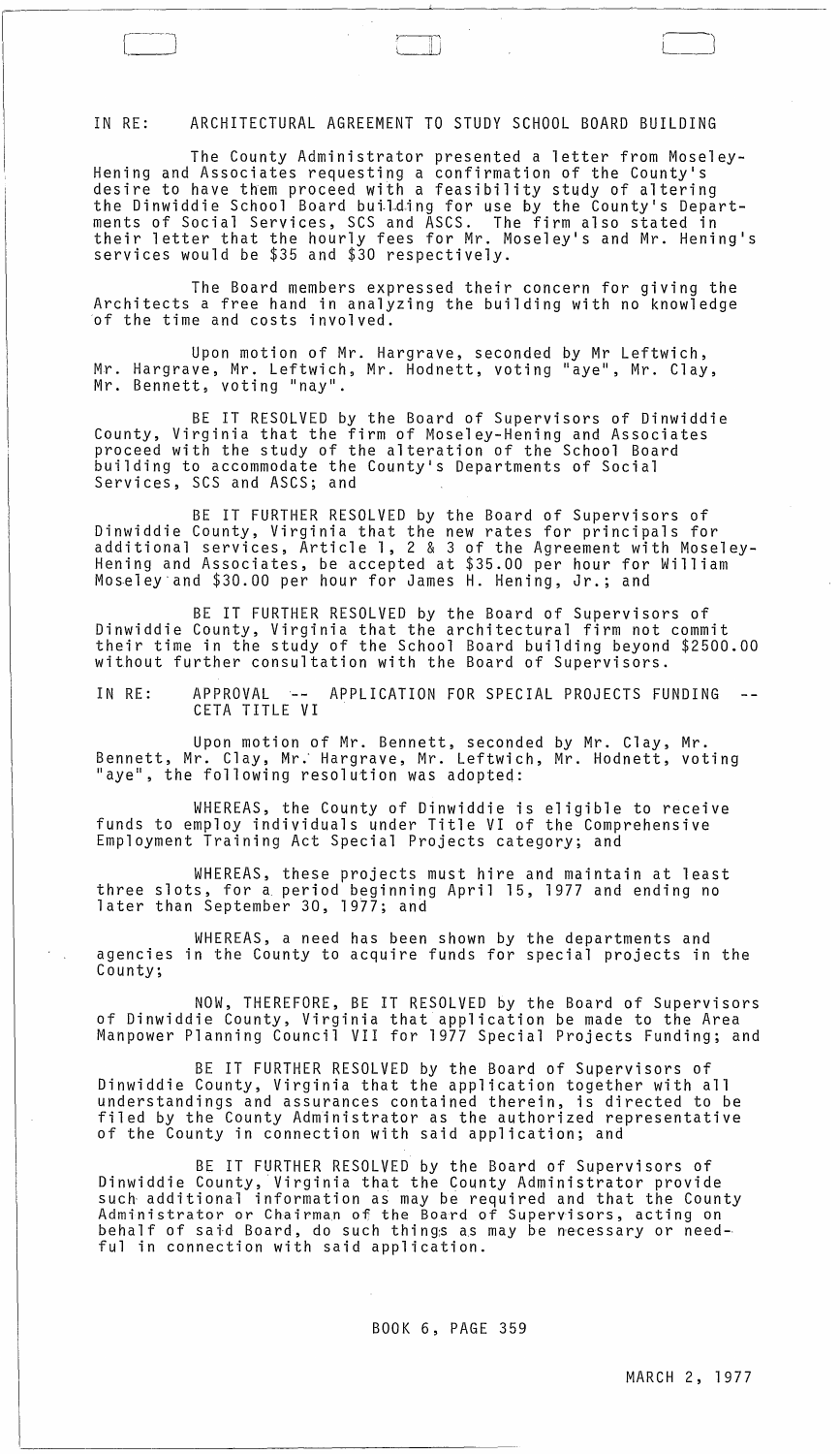IN RE: THE VIRGINIA PROGRAM APPROVAL OF COLLEGE STUDENT EMPLOYMENT PROGRAM

Upon motion of Mr. Hargrave, seconded by Mr. Clay, Mr Hargrave, Mr. Clay, Mr. Bennett, Mr. Leftwich, Mr. Hodnett, voting "aye", the following resolution was adopted:

WHEREAS, the County of Dinwiddie is eligible to participate as a potential employer for college students desiring employment during the period May 3, 1977 to September 9, 1977; and

WHEREAS, these students will be referred to the County through the Virginia Program from Colleges throughout the State; and

WHEREAS, these students will be from Dinwiddie County at a cost of 31% of the student's gross wages with Workmen's Compensa- tion provided by the Virginia Program; and

WHEREAS, various County offices have expressed a need for this type of assistance during the period available;

NOW, THEREFORE, BE IT RESOLVED by the Board of Supervisors of Dinwiddie County, Virginia that application be made to the Virginia Program to have the County designated as a potential employer for college students; and

BE IT FURTHER RESOLVED by the Board of Supervisors of Dinwiddie County, Virginia that a statement of need be submitted by those departments/agencies desiring to employ these individuals when referred.

IN RE: EXECUTIVE SESSION

Upon motion of Mr. Bennett, seconded by Mr. Leftwich, Mr. Bennett, Mr. Leftwich, Mr. Clay, Mr. Hargrave, Mr. Hodnett, voting "aye", the Board moved into Executive Session at 3:17 P. M. The Board reconvened into Open Session at 4:30 P. M.

IN RE: UPDATE ON ADMINISTRATION BUILDING CONSTRUCTION

Mr. Robert D. Vernon, Project Manager, Moseley-Hening and Associates appeared before the Board to give a brief review of the progress being made on completion of the Administration Building.

IN RE: DISCUSSION OF FIRE HOUSE OLD HICKORY VOLUNTEER FIRE DEPARTMENT

Mr. R. C. Clarke, President, Mr. Sheldon Clarke, Treasurer and Mr. Lance Everette, Secretary appeared before the Board to discuss the development of the Old Hickory Volunteer Fire Department and request their assistance in the construction of an adequate fire house facility.

Mr. Clarke informed the Board that an acre of land had been offered by Mr. Carter Barnes located at the forks of Route 619 and 617 at the Bolster's Store area. Mr. Barnes desires to retain ownership should the fire department ever be dissolved. The Board of Supervisors informed Mr. Clarke that in order to provide adequate insurance coverage, the County must own the building and land. Mr. Clarke stated that he would discuss the situation with Mr. Barnes and report back to the Board at the March 16, 1977 meeting.

Mr. Clarke informed the Board that a fire truck had been made available to them by the Stony Creek Fire Department at a cost of \$900.00. With the chassis from the Carson Volunteer Fire Department, this would give the Department two vehicles to work with.

The Board realized the Fire Department's immediate need for housing this equipment, and building possibilities were discussed.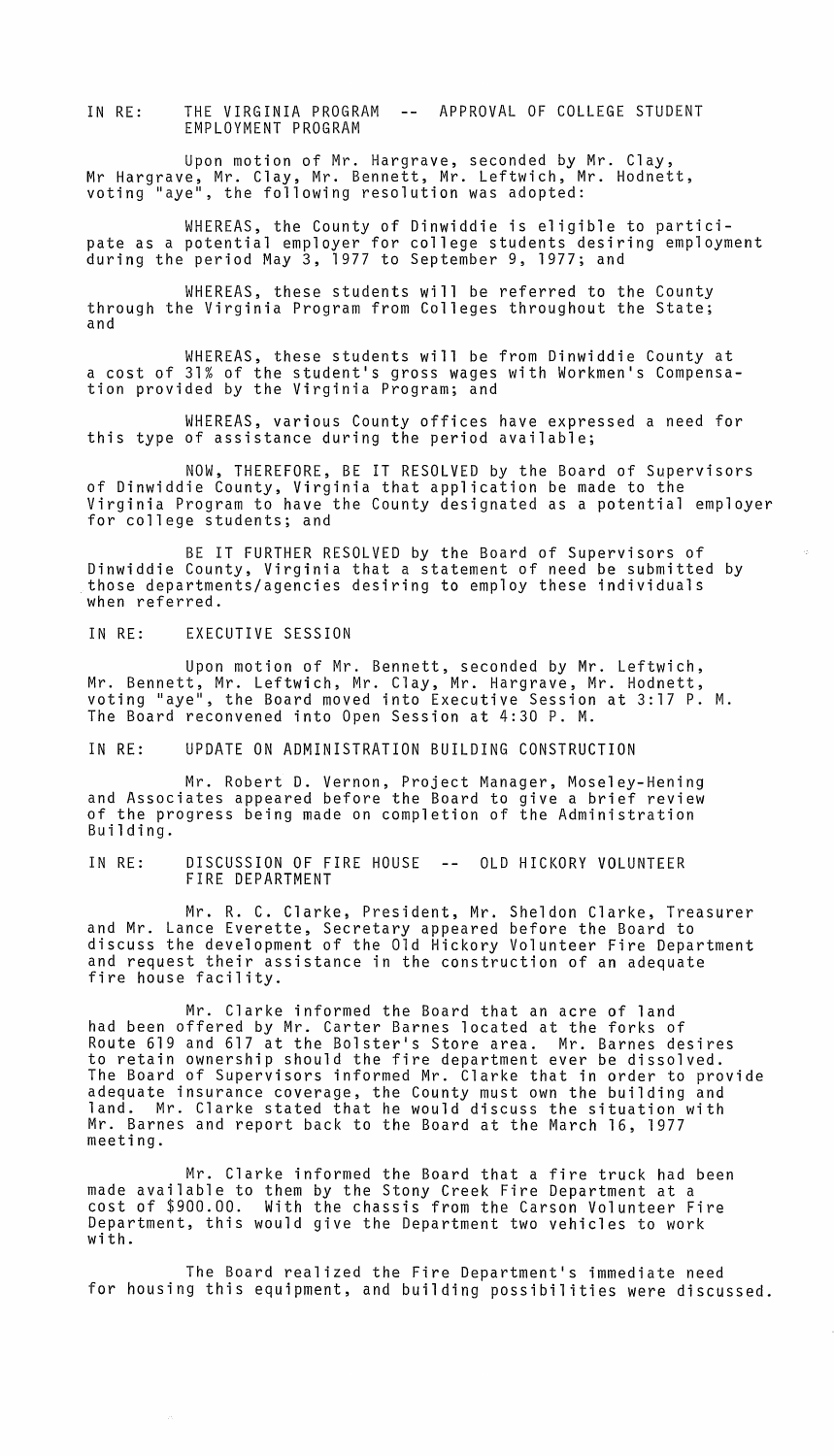Upon motion of Mr. Clay, seconded by Mr. Hargrave, Mr. Clay, Mr. Hargrave, Mr. Bennett, Mr. Leftwich, Mr. Hodnett, voting "aye", the Old Hickory Volunteer Fire Department was instructed to proceed with the pruchase of the fire truck from the Stony Creek Fire Department ata cost of \$900.00.

Upon motion of Mr. Hargrave, seconded by Mr. Clay, Mr. Hargrave, Mr. Clay, Mr. Bennett, Mr. Leftwich, Mr. Hodnett, voting "aye", the Old Hickory Volunteer Fire Department was instructed to pursue building and land alternatives available to them and report their evaluation to the Board at the March 16, 1977 meeting.

IN RE: ONE HOUR PLAYING LIMIT SIGNS -- TENNIS COURTS

Mr. M. I. Hargrave, Jr. stated his concern for regulating the playing time allowed on the new tennis courts when completed. He felt that'some method of regulation should be provided to allow all individuals an opportunity to utilize the courts.

Upon motion of Mr. Hargrave, seconded by Mr. Clay, Mr. Hargrave, Mr. Clay, Mr. Bennett, Mr. Leftwich, Mr. Hodnett, voting<br>"aye",

BE IT RESOLVED by the Board of Supervisors of Dinwiddie County, Virginia that one-hour playing limit signs be erected at the tennis court site to provide equal utilization of the playing areas.

## IN RE: COUNTY INSURANCE PROGRAM

The County Administrator presented to the Board an offer from the firm of Alexander and Alexander of -Virginia to analyze and provide the County's insurance needs in a comprehensive program. After a brief discussion, the County Administrator requested that the Board be prepared to make a decision as to whether they would desire the firm's services as their agent, as their consultant or not at all. He further stated that he would report back with the alternative costs at the next meeting.

## IN RE: ADJOURNMENT

Upon motion of Mr. Bennett, seconded by Mr. Leftwich, Mr. Bennett, Mr. Leftwich, Mr. Clay, Mr. Hargrave, Mr. Hodnett, voting "aye", the meeting adjourned at 5:15 P. M.

Noiel afbandt

ATTEST: ~~~~~~=---

BOOK 6, PAGE 360